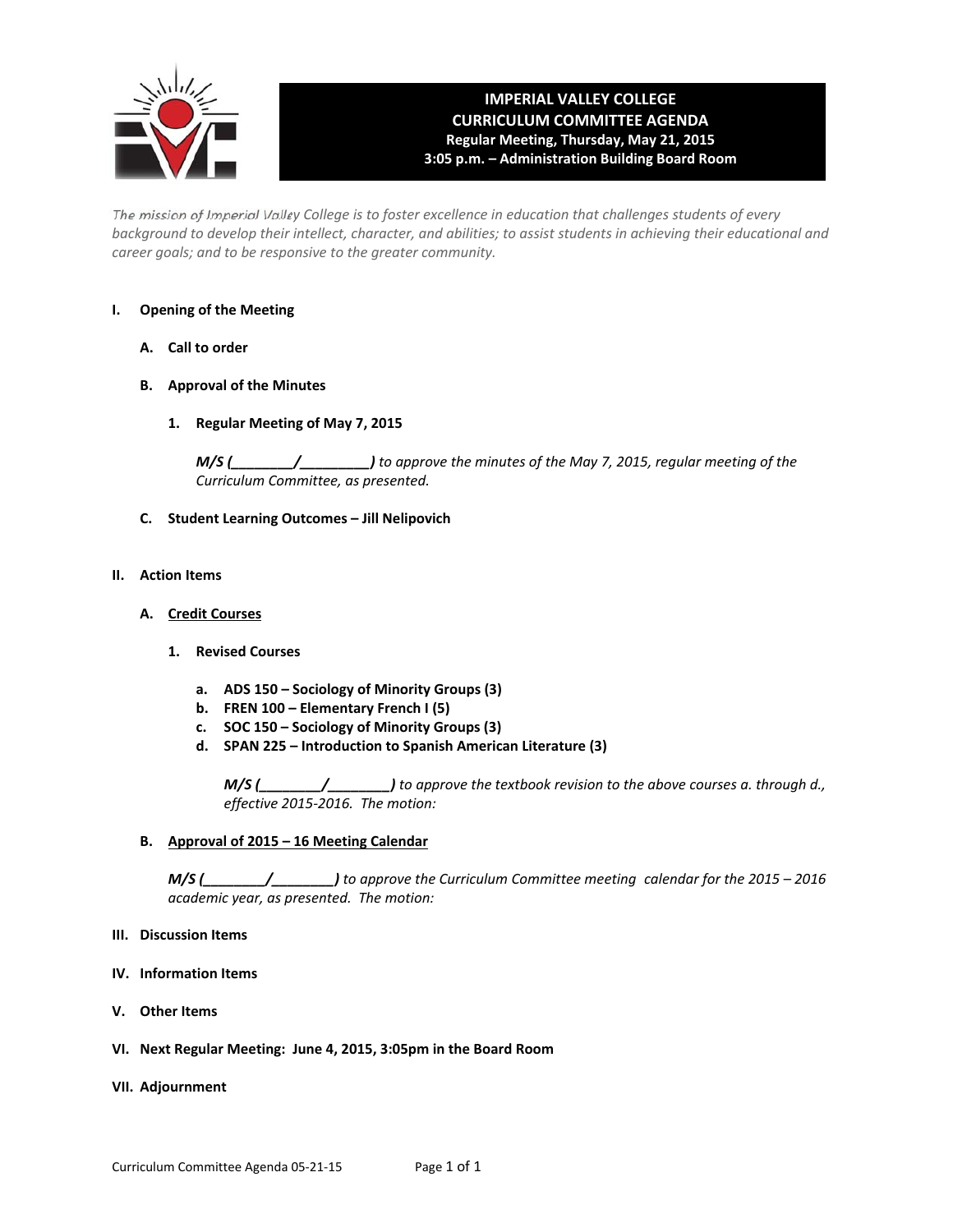

# **IMPERIAL VALLEY COLLEGE CURRICULUM COMMITTEE MINUTES (Unadopted) Regular Meeting, Thursday, May 7, 2015 3:05 p.m. –Board Room**

| Present:            | ⊠Nicholas Akinkuoye       | ⊠Craig Blek              | ⊠Susan Carreon                        | $\Box$ David Drury  |
|---------------------|---------------------------|--------------------------|---------------------------------------|---------------------|
|                     | <b>⊠Kathleen Dorantes</b> | $\Box$ Gaylla Finnell    | <b>⊠Daniel Gilison</b>                | ⊠Carol Hegarty      |
|                     | ⊠Allyn Leon               | Jose Lopez               | ⊠Norma Nava                           | ⊠Trinidad Argüelles |
|                     | <b>⊠Frank Rapp</b>        | ⊠Jose Ruiz               | $\Box$ Sydney Rice                    | ⊠Veronica Soto      |
|                     | <b>⊠Kevin White</b>       | $\Box$ Cathy Zazueta     | ⊠ASG Representative<br>Claudia Curiel |                     |
| <b>Consultants:</b> | ⊠Tina Aguirre             | $\Box$ Gloria Hoisington | ⊠Ted Cesar                            | $\Box$ Becky Green  |
|                     | ⊠James Patterson          | <b>ØJill Nelipovich</b>  | ⊠Norma Nunez                          | $\Box$ Efrain Silva |
| Ex-officio          | ⊠Michael Heumann          |                          |                                       |                     |
| <b>Visitors:</b>    |                           |                          |                                       |                     |
| <b>Recorder:</b>    | Dixie Krimm               |                          |                                       |                     |

### **I. Opening of the Meeting**

#### **A. Call to order**

Frank Rapp called the regular meeting of the Imperial Valley College Curriculum Committee to order at 3:10 pm on Thursday, May 7, 2015.

#### **B. Approval of the Minutes**

#### **1. Regular Meeting of April 16, 2015**

*M/S/C (Blek/White) to approve the minutes of the April 16, 2015, regular meeting of the Curriculum Committee, as presented. The motion carried.*

#### **C. Student Learning Outcomes – Jill Nelipovich**

Jill Nelipovich – now that faculty are assessing, training will begin the week of May 18<sup>th</sup>. She is putting together a packet to look at PLOs. Departments to review by September 30, 2015.

#### **II. Action Items**

#### **A. Credit Courses**

#### **1. Revised Courses**

- **a. ANTH 102 – Cultural Anthropology (3)**
- **b. ANTH 120 – Introduction to Archaeology (3)**
- **c. ENGL 009 – Basic English Composition II (4)**
- **d. MATH 192 – Calculus I (5)**
- **e. MUS 102 – Introduction to Music Literature & Listening (3)**
- **f. MUS 140 – Beginning Group Piano I (1)**
- **g. MUS 142 – Beginning Group Piano II (1)**
- **h. MUS 160 – Beginning Guitar I (1)**
- **i. MUS 162 – Beginning Guitar II (1)**
- **j. MUS 182 – Introduction to Recording Techniques (2)**
- **k. MUS 184 – Advanced Recording Techniques (2)**
- **l. MUS 260 – Intermediate Guitar I (1)**
- **m. MUS 262 – Intermediate Guitar II (2)**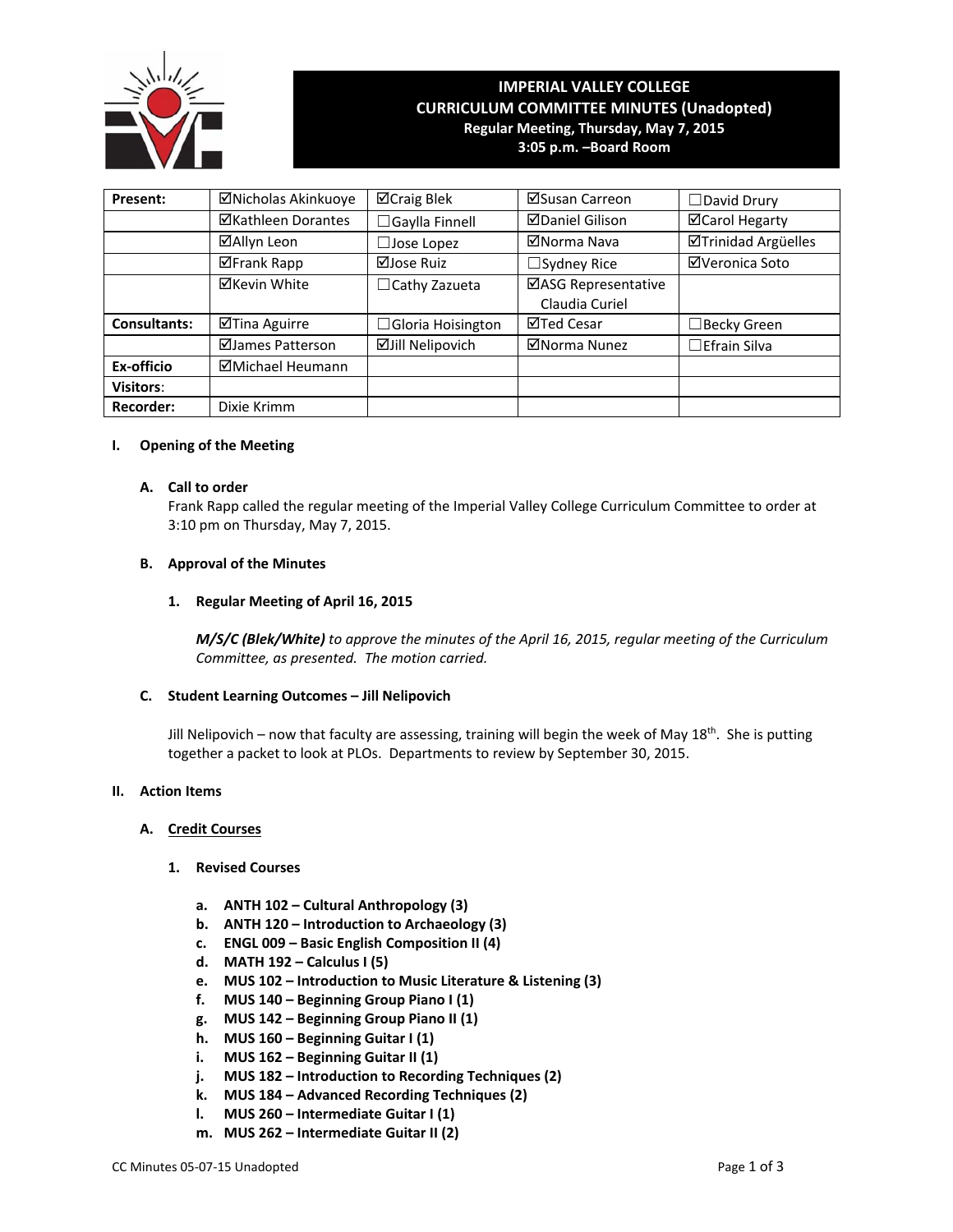- **n. PHIL 100 – Introduction to Philosophy (3)**
- **o. PHIL 102 – Introduction to Philosophy II (3)**
- **p. PHIL 104 – Ethics (3)**
- **q. PHIL 106 – Logic (3)**
- **r. SPAN 220 – Spanish for Heritage Speakers I (5)**
- **s. SPAN 221 – Spanish for Heritage Speakers II (5)**
- **t. SPAN 222 – Bilingual Oral Spanish (3)**
- **u. SPAN 223 – Spanish Reading and Writing (4)**

*M/S/C (Gilison/Soto) to approve the revision to the above courses a. through u. as indicated in CurricUNET, effective 2015‐2016. The motion carried.*

- **v. AG 110 – Environmental Science (3)**
- **w. ENVS 110 – Environmental Science (3)**
- **x. AHP 100 – Medical Terminology (3)**
- **y. AJ 100 – Introduction to the Administration of Justice (3)**
- **z. AJ 102 – Concepts of Criminal Law (3)**
- **aa. ART 100 – History of Art I (3)**
- **bb. ART 102 – History of Art II (3)**
- **cc. CIS 101 – Introduction to Information Systems (3)**
- **dd. COUN 100 – Personal and Career Development (3)**
- **ee. HUM 100 – Introduction to the Humanities (3)**
- **ff. MUS 100 – Introduction to Music Foundations (3)**
- **gg. MUS 102 – Introduction to Music Literature and Listening (3)**
- **hh. SOC 101 – Introduction to Sociology (3)**

*M/S (Leon/Drury) to approve the revision to cap size for items v. through hh. above, with the* exception of item ff. (MUS 100) and items v. and w. (AG 110 and ENVS 110), effective 2015-*2016. The motion carried.*

Carol Hegarty motioned to have MUS 100 removed from the list. Based on the data 30 is at the appropriate level. Second to the motion made by Kathleen Dorantes.

*M/S/C (Hegarty/Dorantes) to remove item ff. (MUS 100) from the list. The motion carried.*

Daniel Gilison motioned to remove AG110 and ENVS 110. This class size was increased last year from 30 to 35, therefore he would like to give it more time to see how the increase affects enrollment. The number of sections has remained the same.

*M/S/C (Gilison/Leon) to remove items v. and w. (AG 110 and ENVS 110) from the list. The motion carried.*

*\*NOTE – AJ 100 and AJ 102 were previously approved at the April 2, 2015 meeting.*

#### **B. Degrees and Certificates**

#### **1. Revised Certificate**

**a. Agriculture Plant Science Certificate**

*M/S/C (Gilison/Leon) to approve the revision to the Agricultural Crop Science Certificate to the Agriculture Plant Science Certificate, effective 2015‐2016, as presented. The motion carried.*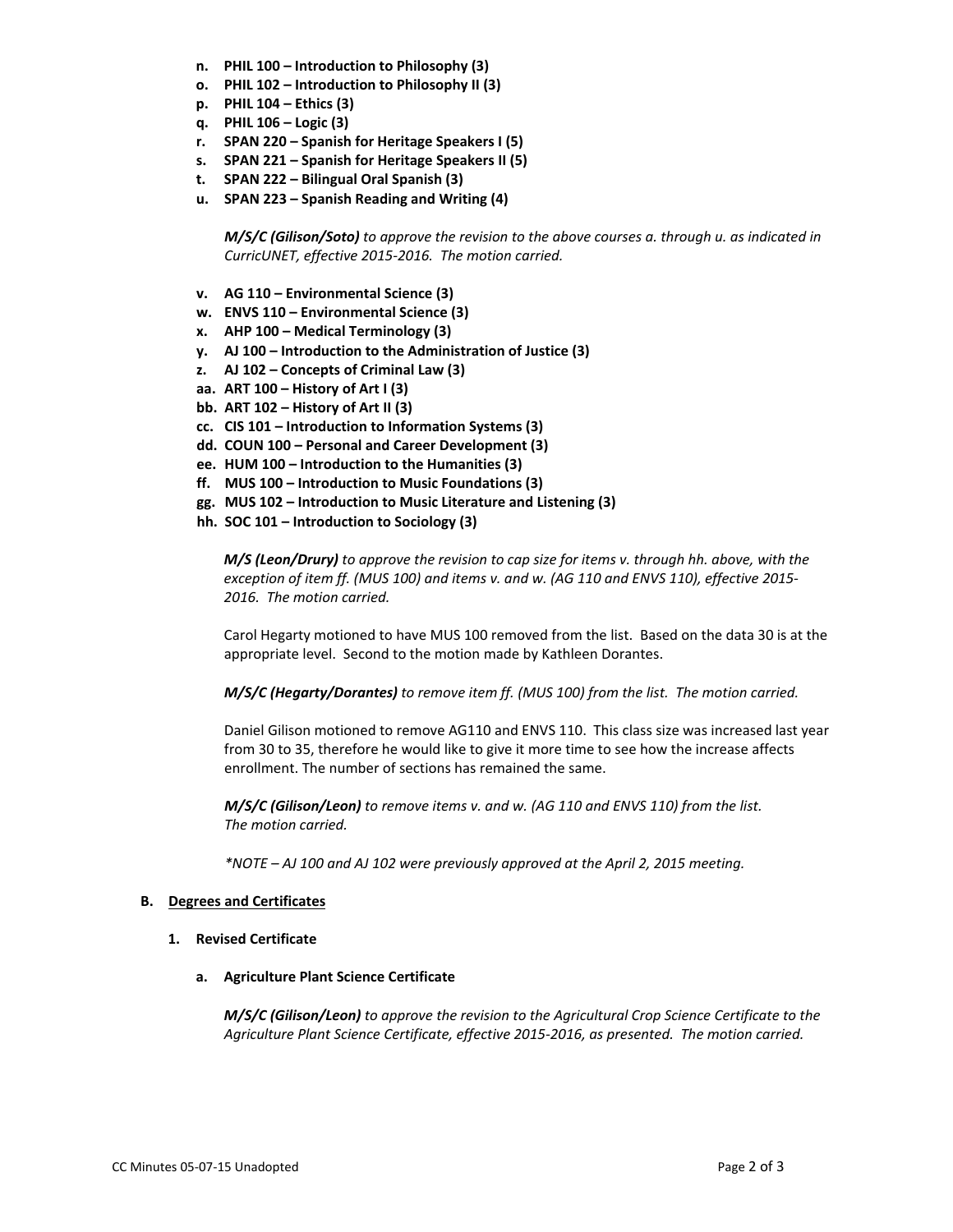#### **III. Discussion Items**

 None.

#### **IV. Information Items**

#### **1. Nursing Transfer Model Curriculum – Susan Carreon**

Susan Carreon explained that the template still needs to come from the Chancellor's Office but the Nursing Department would like to work toward National Accreditation and we would need to try to get to 70 units. Prerequisites to prerequisites would be a concern. More information will be brought to the committee in the fall.

#### **V. Other Items**

Michael Heumann – at the senate meeting the committee schedule was discussed; one item was that curriculum would be moved to 12:50 to 1:50 on the first and third Thursday's.

- Frank Rapp commented, as one of the original proponents of campus hour, that the intention was to provide a united campus in providing professional development and to bring students and faculty together through opportunities that could be held during that time. This committee should not be quick to decide to move the time.
- One hour may not be enough time to cover meeting agenda items
- Faculty have selected classes based on being able to attend meetings during campus hour
- There will be opportunities for professional development offered throughout the week for faculty to attend on days they are not attending meetings
- Nicholas Akinkuoye explained that part of the reason for trying to have meetings during this time had to do with the request of ACCJC to have more faculty involvement. This was an opportunity to provide that avenue.

The Spanish for Transfer Degree (ADT) has been approved by ACCJC.

Norma Nunez – reminder about event on Saturday. This is the first year of this event.

#### **VI. Next Regular Meeting: May 21, 2015, 3:05pm in the Board Room**

**VII. The meeting adjourned at 3:52 p.m.**

In accordance with the Ralph M. Brown Act and SB 751, minutes of the IVC Curriculum Committee record the votes of all committee members as follows: (1) Members recorded as absent are presumed not to have voted; (2) the names of members voting in the minority or abstaining are recorded; (3) all other members are presumed to have voted in the majority.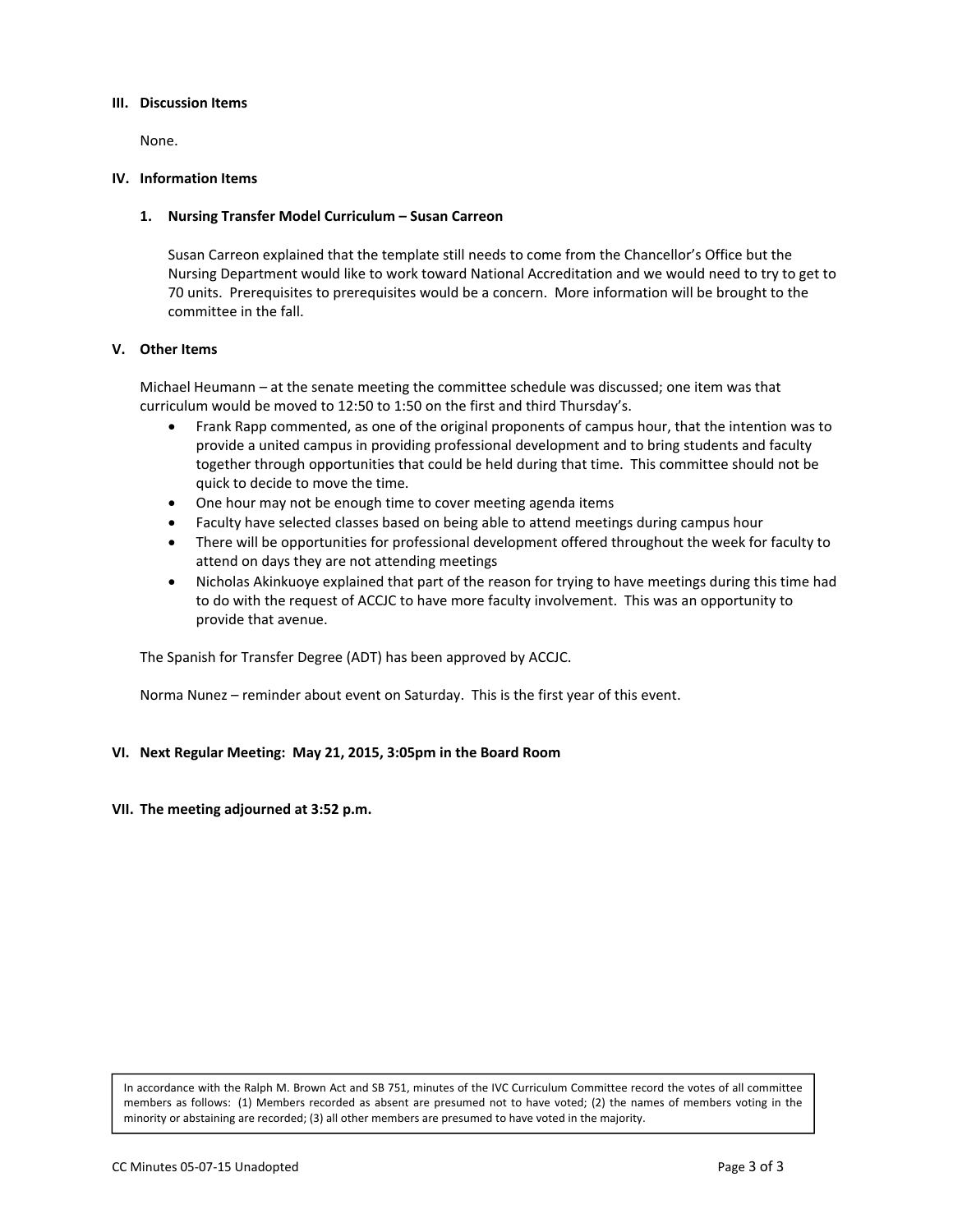# **CURRICULUM COMMITTEE2015-16 MEETING CALENDAR**

|       |     |    | <b>JULY 2015</b>    |    |     |     |          |     |    | <b>AUGUST 2015</b> |    |
|-------|-----|----|---------------------|----|-----|-----|----------|-----|----|--------------------|----|
| l Sun | Mon |    | Tues   Weds   Thurs |    | Fri | Sat | Sun      | Mon |    | Tues   Weds   Thu  |    |
|       |     |    |                     |    |     |     |          |     |    |                    |    |
|       |     |    | 8                   | 9  |     |     |          |     |    |                    | 6  |
|       | 13  |    | 15                  | 6  |     | 18  |          | 10  |    | 12                 | 13 |
| 9     | 20  |    | 22                  | 23 |     | 25  | 16       |     | 18 | 19                 | 20 |
|       |     | 28 | 29                  | 30 |     |     | 23<br>-- | --  | 23 | 26                 | 27 |

|     |       |    | <b>JULY 2015</b> |                     |     |     |         |     |    | <b>AUGUST 2015</b>  |    |     |     |     |     |    | <b>JANUARY 2016</b> |                     |     |     |             |    |
|-----|-------|----|------------------|---------------------|-----|-----|---------|-----|----|---------------------|----|-----|-----|-----|-----|----|---------------------|---------------------|-----|-----|-------------|----|
| sun | Mon I |    |                  | Tues   Weds   Thurs | Fri | Sat | Sun     | Mon |    | Tues   Weds   Thurs |    | Fri | Sat | Sun | Mon |    |                     | Tues   Weds   Thurs | Fri | Sat | Sun         | Mo |
|     |       |    |                  |                     |     |     |         |     |    |                     |    |     |     |     |     |    |                     |                     |     |     |             |    |
| b.  |       |    |                  |                     |     |     |         |     |    | w                   |    |     |     |     |     |    |                     |                     |     |     |             |    |
| 12. | w     | 14 |                  | 10                  |     | 18  |         | 1Ο  |    |                     |    |     | 15  | 10  |     |    | 15                  |                     | 13  | ם ו |             | 15 |
| 19  | 20    | 21 | 22               | 23                  |     | 25  | 16      |     | 18 | 19                  | 20 | -21 | 22  | 17  | 18' | 19 | 20                  | 21                  | 22  | 23  | ኅላ          | 22 |
| 26  | "     | 28 | 29               | 30                  | é   |     | …<br>20 | 24  | 25 | 26                  | 41 | 28  | 29  | 24  | 25  | 26 | 41                  | 28                  | 29  | 30  | 28          | 29 |
|     |       |    |                  |                     |     |     | 30      | -31 |    |                     |    |     |     | -31 |     |    |                     |                     |     |     | Feb 12 - Ho |    |

July 3- Independence Day (Campus Closed) Aug 17 - Fall Term Begins **Jan 5 - Winter Session Begins** Feb 17 - Spring Classes Begin

Aug 22 - First Day of Saturday Classes/Fall Term Jan 18 - Holiday (Campus Clsd/MLK Day)

|                                                        |    |                   |    | <b>SEPTEMBER 2015</b> |    |    |  |  |  |  |  |  |  |  |
|--------------------------------------------------------|----|-------------------|----|-----------------------|----|----|--|--|--|--|--|--|--|--|
| <b>Tues   Weds   Thurs</b><br>Sat<br>Fri<br>Mon<br>Sun |    |                   |    |                       |    |    |  |  |  |  |  |  |  |  |
|                                                        |    |                   |    |                       |    |    |  |  |  |  |  |  |  |  |
| 6                                                      |    |                   |    |                       |    | 12 |  |  |  |  |  |  |  |  |
| 13                                                     | 14 | 15                | 16 |                       | 18 | 19 |  |  |  |  |  |  |  |  |
| 20                                                     | 21 | $22 \overline{ }$ | 23 | 24                    | 25 | 26 |  |  |  |  |  |  |  |  |
| 27                                                     | 28 | 29                | 30 |                       |    |    |  |  |  |  |  |  |  |  |

|     |     |      |    | <b>NOVEMBER 2015</b> |     |     |     |     |        |    | <b>DECEMBER 2015</b> |     |     |     |
|-----|-----|------|----|----------------------|-----|-----|-----|-----|--------|----|----------------------|-----|-----|-----|
| Sun | Mon | ™ues |    | <b>Weds</b> Thurs    | Fri | Sat | Sun | Mon | ™ues l |    | <b>Weds Thurs</b>    | Fri | Sat | Suı |
|     |     |      |    |                      |     |     |     |     |        |    |                      |     |     |     |
|     |     | 0    | и  |                      | J   | 4   |     |     |        |    |                      |     |     | 8   |
| 15  | ı o |      | o  | g                    | 20  | 21  | د ا |     | 13     | 10 |                      | ı٥  | 19  | 15  |
| 22  | 23  | 24   | 25 | 26                   | 27  | 28  | 20  |     | 22     | 23 |                      | 25  | 26  | 22  |
| 29  | 30  |      |    |                      |     |     |     |     | 29     | 30 | w                    |     |     | 29  |

|     |     |    | <b>DECEMBER 2015</b>       |    |     |     |
|-----|-----|----|----------------------------|----|-----|-----|
| Sun | Mon |    | <b>Tues   Weds   Thurs</b> |    | Fri | Sat |
|     |     |    |                            |    |     |     |
| 6   |     |    |                            | 10 |     | 12  |
| 13  | 14  | 15 | 16                         | 17 | 18  | 19  |
| 20  | 21  | 22 | 23                         | 24 | 25  | 26  |
|     | 28  | 29 |                            |    |     |     |

Nov 11 - Holiday (Campus Clsd/Veteran's Day - Obsrv Dec 11 - Fall Term Ends May 30 - Memorial Day (Closed) June 8 - Spring 2015 Term Ends Nov 26 - 28 - Holiday (Campus CLsd/Thanksgiving) Dec 14-18 - Campus Open/No Classes June 11 - Commencement June 11 - Commencement

Dec 21-31 - Winter Break (Campus Closed)

# **CURRICULUM - FALL 2015**

| Sept 3     |    | - Curriculum Matters (16-17 Catalog)                         |
|------------|----|--------------------------------------------------------------|
| Sept 17    |    | - Curriculum Matters (16-17 Catalog)                         |
| Oct        |    | - Curriculum Matters (16-17 Catalog)                         |
| Oct        | 15 | - Curriculum Matters (16-17 Catalog)                         |
| Nov        | 5. | - Curriculum Matters (16-17 Catalog)                         |
| Nov        | 19 | - Curriculum Matters (16-17 Catalog)                         |
| <b>Dec</b> |    | <u>- Curriculum Matters (16-17 Catalog) CATALOG DEADLINE</u> |

## **FALL 2015 SPRING 2016**

|      |      |     |         |     |    | <b>JANUARY 2016</b> |                     |     |     |                                               |     |     |    | <b>FEBRUARY 2016</b> |                     |     |    |  |  |  |
|------|------|-----|---------|-----|----|---------------------|---------------------|-----|-----|-----------------------------------------------|-----|-----|----|----------------------|---------------------|-----|----|--|--|--|
| ursl | Fri. | Sat | Sun     | Mon |    |                     | Tues   Weds   Thurs | Fri | Sat |                                               | Sun | Mon |    |                      | Tues   Weds   Thurs | Fri | Sa |  |  |  |
|      |      |     |         |     |    |                     |                     |     |     |                                               |     |     |    |                      |                     | ю   | 6  |  |  |  |
|      |      | о   |         |     |    |                     |                     |     |     |                                               |     |     |    | 10                   |                     |     | 13 |  |  |  |
|      | 14   | 15  |         |     |    | 131                 | 14                  | 15  | 16  |                                               | 14  | ю   |    |                      |                     | 19  | 20 |  |  |  |
|      |      | 22  |         | 18  | 19 | 20                  | 21                  | 22  | 23  |                                               | 21  |     | 45 | 24                   | 25                  | 26  | 27 |  |  |  |
|      | 28   | 29  |         | 25  |    | 4                   | 28                  | 29  | 30  |                                               | 28  | 29  |    |                      |                     |     |    |  |  |  |
|      |      |     | ۰.<br>◡ |     |    |                     |                     |     |     | Feb 12 - Holiday (Campus Clsd/Lincoln's Bday) |     |     |    |                      |                     |     |    |  |  |  |

|       |     | <b>SEPTEMBER 2015</b> |     |                     |       |                 |     |       |     | OCTOBER 2015              |    |     |     |       |     | <b>MARCH 2016</b> |                           |    |     |     |     |     | APRIL 2016 |                     |     |       |
|-------|-----|-----------------------|-----|---------------------|-------|-----------------|-----|-------|-----|---------------------------|----|-----|-----|-------|-----|-------------------|---------------------------|----|-----|-----|-----|-----|------------|---------------------|-----|-------|
| 3un - | Mon |                       |     | Tues   Weds   Thurs | - Fri | Sat             | Sun | Mon l |     | Tues   Weds   Thurs   Fri |    |     | Sat | Sun l | Mon |                   | Tues   Weds   Thurs   Fri |    | Sat | Sun | Mon |     |            | Tues   Weds   Thurs | Fri | l Sat |
|       |     |                       |     |                     |       |                 |     |       |     |                           |    |     |     |       |     |                   |                           |    |     |     |     |     |            |                     |     |       |
|       |     |                       |     |                     |       |                 |     |       |     |                           |    |     | 10  |       |     |                   |                           |    |     |     |     |     |            |                     |     |       |
| 13.   | 14  |                       | 16  |                     |       |                 |     |       |     |                           |    | 16  |     | IJ    |     |                   |                           |    |     | 10. |     |     |            |                     |     | 16    |
| 20    |     | 22                    | 257 | 24                  | 25    | 26 <sub>l</sub> |     |       | 20. |                           |    | 23  | 24  | 20    |     |                   |                           | 20 | 26  |     |     |     | 20         |                     |     | -23   |
|       | 28  | 29                    | 30  |                     |       |                 | 25  |       |     | 28                        | 29 | 30. |     |       | 28  |                   | 31                        |    |     | 24  |     | 267 |            | 287                 |     | 30    |

Sept 7 - Holiday (Campus Clsd/Labor Day) **Mar 28 - Apr 2 - Spring Recess (Campus Closed)** Mar 28 - Apr 2 - Spring Recess (Campus Closed)

|      |     |    |    | <b>NOVEMBER 2015</b> |            |          |     |     |    |    | <b>DECEMBER 2015</b> |                 |     |     |     |    | <b>MAY 2016</b>        |    |       |     |     |     |       | <b>JUNE 2016</b> |                   |     |    |
|------|-----|----|----|----------------------|------------|----------|-----|-----|----|----|----------------------|-----------------|-----|-----|-----|----|------------------------|----|-------|-----|-----|-----|-------|------------------|-------------------|-----|----|
| sun. | Mon |    |    | Tues   Weds   Thurs  | <b>Fri</b> | Sat      | Sun | Mon |    |    | Tues   Weds   Thurs  | Fri             | Sat | Sun | Mon |    | <b>Tues Weds Thurs</b> |    | - Fri | Sat | Sun | Mon | Tues. |                  | <b>Weds Thurs</b> | Fri | Sa |
|      |     |    |    |                      |            |          |     |     |    |    |                      |                 |     |     |     |    |                        |    |       |     |     |     |       |                  |                   |     |    |
|      |     |    |    |                      |            |          |     |     |    |    |                      |                 |     |     |     |    |                        |    |       |     |     |     |       |                  |                   | 10  |    |
| 15   | 16. |    | 18 |                      | 20         | 21       |     |     | 15 | 16 |                      | 18              | 19  | 15  |     |    |                        |    | 20.   |     |     |     |       |                  |                   |     | 18 |
|      | 23  | 24 | 25 | 26                   |            | nn<br>20 | 20  | 21  | 22 | 23 | 24                   | 25 <sub>2</sub> | 26  | 22  |     | 24 |                        | 26 |       | 28  | 19  | 20  | 21    | າາ<br>LL         | 23                | 24  | 25 |
| 29.  | 30  |    |    |                      |            |          |     | 20  | 29 | 30 |                      |                 |     | 29  |     |    |                        |    |       |     | 26  |     | 28    | -29              | 30                |     |    |

#### **CURRICULUM MEETINGS - SPRING 2016** *STANDARD TIME:3:05 PM - 1st and 3rd Thursdays STANDARD TIME:3:05 PM - 1st and 3rd Thursdays*

- **Feb 18**  *Curriculum Matters (16-17 & 17-18 Catalog)*
- **Mar 3**  *Curriculum Matters (16-17 & 17-18 Catalog)*
- **Mar 17**  *Curriculum Matters (16-17 & 17-18 Catalog)*
- **Apr 7**  *Curriculum Matters (16-17 & 17-18 Catalog)*
- *Curriculum Matters (16-17 Catalog)* **Apr 21**  *Curriculum Matters (16-17 & 17-18 Catalog)*
- **May 5**  *Curriculum Matters (16-17 & 17-18 Catalog)*
- **May 19**  *Curriculum Matters (16-17 & 17-18 Catalog)*
- **June 2***- Curriculum Matters (16-17 & 17-18 Catalog)*

 **18 19 20 21 22 23 21 22 23 24 25 26 27** Feb 12 - Holiday (Campus Clsd/Lincoln's Bday) Aug 14 - Orientation Jan 1 - Holiday/Winter Recess Campus Closed Feb 15 - Holiday (Campus Clsd/Washington's Bday)

Fri Sat